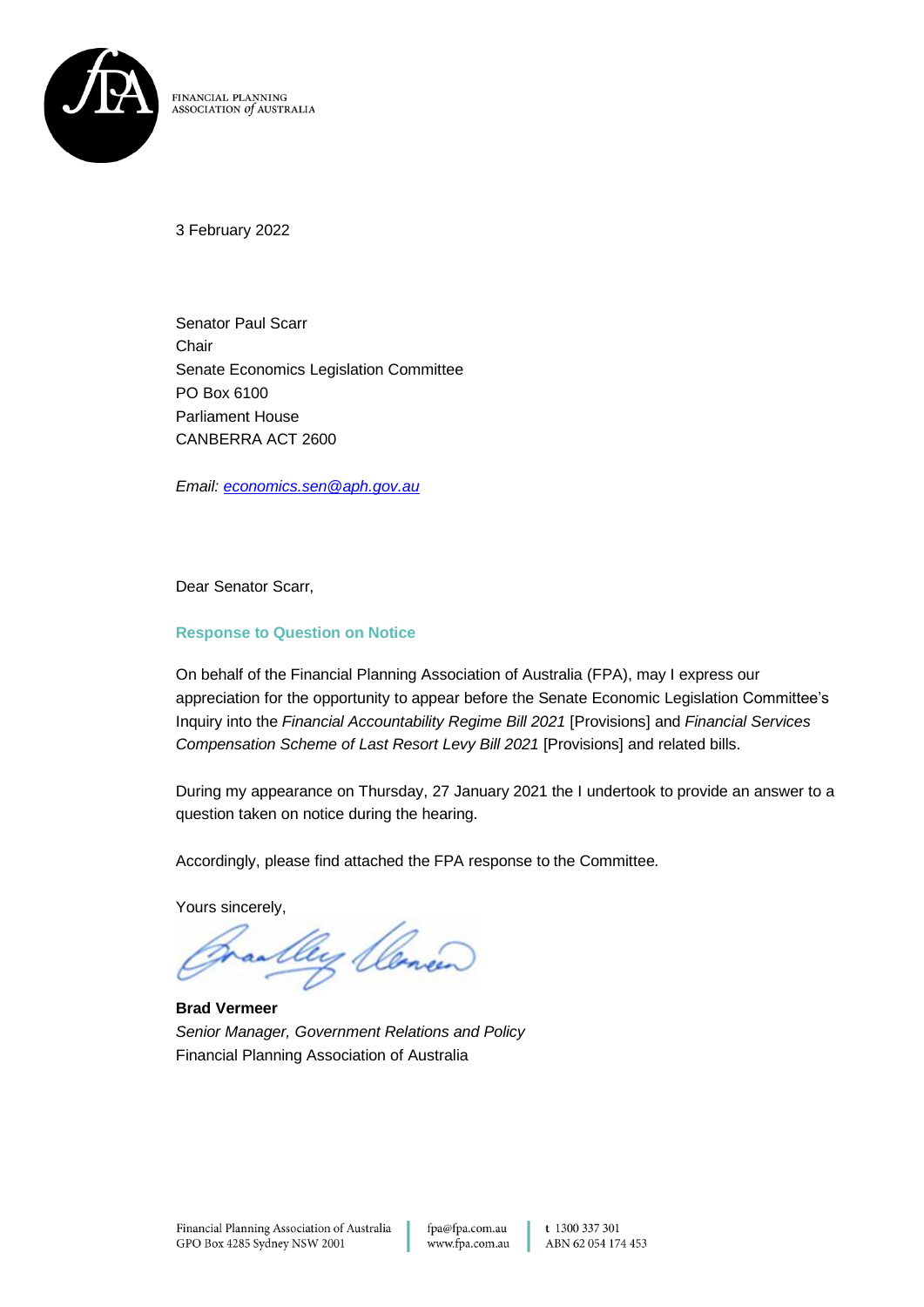

# SENATE ECONOMICS LEGISLATION COMMITTEE

## **Response to question taken on notice**

CHAIR: *"You made mention of government statements of policy with respect to the scope of the CSLR."*

> *"Where was this articulation made, with respect to the scope of the CSLR, that created an expectation in your mind that it was going to cover areas such as the managed investment scheme?"*

The Financial Planning Association of Australia (FPA) cites the following examples of indications from the Government that the Compensation Scheme of Last Resort they would establish, would have a broader scope than the current proposition.

#### **1. Restoring Trust in Australia's Financial System**

*The Government response to the Royal Commission into Misconduct in the Banking, Superannuation and Financial Services Industry<sup>1</sup>*

a. Foreword<sup>2</sup>

*by the Hon. Josh Frydenberg MP, Treasurer* "For the first time *the Government will establish a compensation scheme of last resort to ensure that consumers can have their case heard and be confident that where compensation is owed it will be paid*. This will be a scheme paid for by industry reflecting their obligation to right their wrongs."

\*Emphasis added

b. Recommendation 7.1<sup>3</sup>

*Government Response*

"The Government agrees to establish an industry-funded, forward-looking compensation scheme of last resort (CSLR). The scheme will be designed consistently with the recommendations of the Supplementary Final Report of the Review of the financial system external dispute resolution framework (Ramsay Review) *and will extend beyond disputes in relation to personal financial advice failures*.

<sup>1</sup> Government Response: [https://treasury.gov.au/sites/default/files/2019-03/FSRC-Government-Response-1.pdf.](https://treasury.gov.au/sites/default/files/2019-03/FSRC-Government-Response-1.pdf)

<sup>&</sup>lt;sup>2</sup> Page 1: https://treasury.gov.au/sites/default/files/2019-03/FSRC-Government-Response-1.pdf

<sup>3</sup> Page 36: [https://treasury.gov.au/sites/default/files/2019-03/FSRC-Government-Response-1.pdf.](https://treasury.gov.au/sites/default/files/2019-03/FSRC-Government-Response-1.pdf)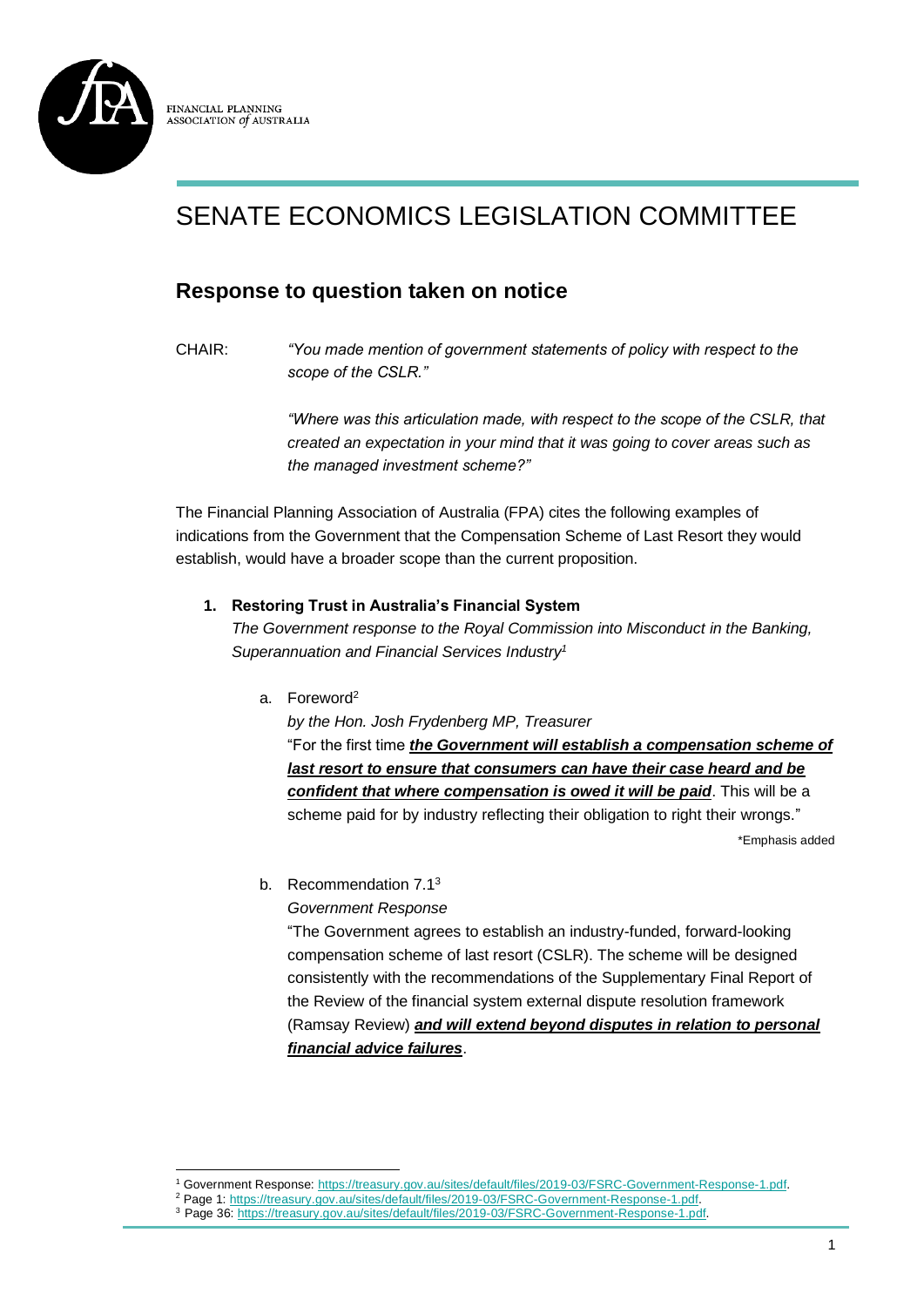For there to be confidence in the financial system's dispute resolution framework, *it is important that where consumers and small businesses have suffered detriment due to failures by financial firms to meet their obligations, compensation that is awarded is actually paid.* The CSLR *will operate as a last resort mechanism to pay out compensation owed to consumers and small businesses that receive a court or tribunal decision in their favour or a determination from AFCA, but are unable to get the compensation owed by the financial firm* — *for example, because the firm has become insolvent.*"

\*Emphasis added

### **2. Implementing Royal Commission Recommendation 7.1 – Establishing a Compensation Scheme of Last Resort**

*Discussion Paper, December 2019<sup>4</sup>*

a. Foreword<sup>5</sup>

*The Treasury*

"The CSLR will be industry-funded, operated by AFCA, *extend beyond personal advice failures* and have design features consistent with the recommendations of the Ramsay Review."

\*Emphasis added

b. Government Response<sup>6</sup>

*The Treasury*

"Specifically, the Government's response to the Royal Commission, and Government's Implementation Roadmap committed to:"

"- *Extending the scheme beyond personal advice failure*;"

\*Emphasis added

c. Unpaid determination<sup>7</sup>

*The Treasury*

The Ramsay Review found the activity contributing the largest share of unpaid determinations was financial advice. Recent data provided by AFCA also indicated the highest contributor to unpaid determinations was financial advice (based on value of determinations), *with a significant portion arising from investments (such as managed investment schemes)* and a lower portion arising from the provision of credit.

\*Emphasis added

<sup>4</sup> Discussion Paper: [https://treasury.gov.au/sites/default/files/2019-12/191220\\_cslr\\_discussion\\_paper.pdf.](https://treasury.gov.au/sites/default/files/2019-12/191220_cslr_discussion_paper.pdf)

<sup>&</sup>lt;sup>5</sup> Page 2: [https://treasury.gov.au/sites/default/files/2019-12/191220\\_cslr\\_discussion\\_paper.pdf.](https://treasury.gov.au/sites/default/files/2019-12/191220_cslr_discussion_paper.pdf)

<sup>&</sup>lt;sup>6</sup> Page 4: [https://treasury.gov.au/sites/default/files/2019-12/191220\\_cslr\\_discussion\\_paper.pdf.](https://treasury.gov.au/sites/default/files/2019-12/191220_cslr_discussion_paper.pdf)

<sup>&</sup>lt;sup>7</sup> Page 4: [https://treasury.gov.au/sites/default/files/2019-12/191220\\_cslr\\_discussion\\_paper.pdf.](https://treasury.gov.au/sites/default/files/2019-12/191220_cslr_discussion_paper.pdf)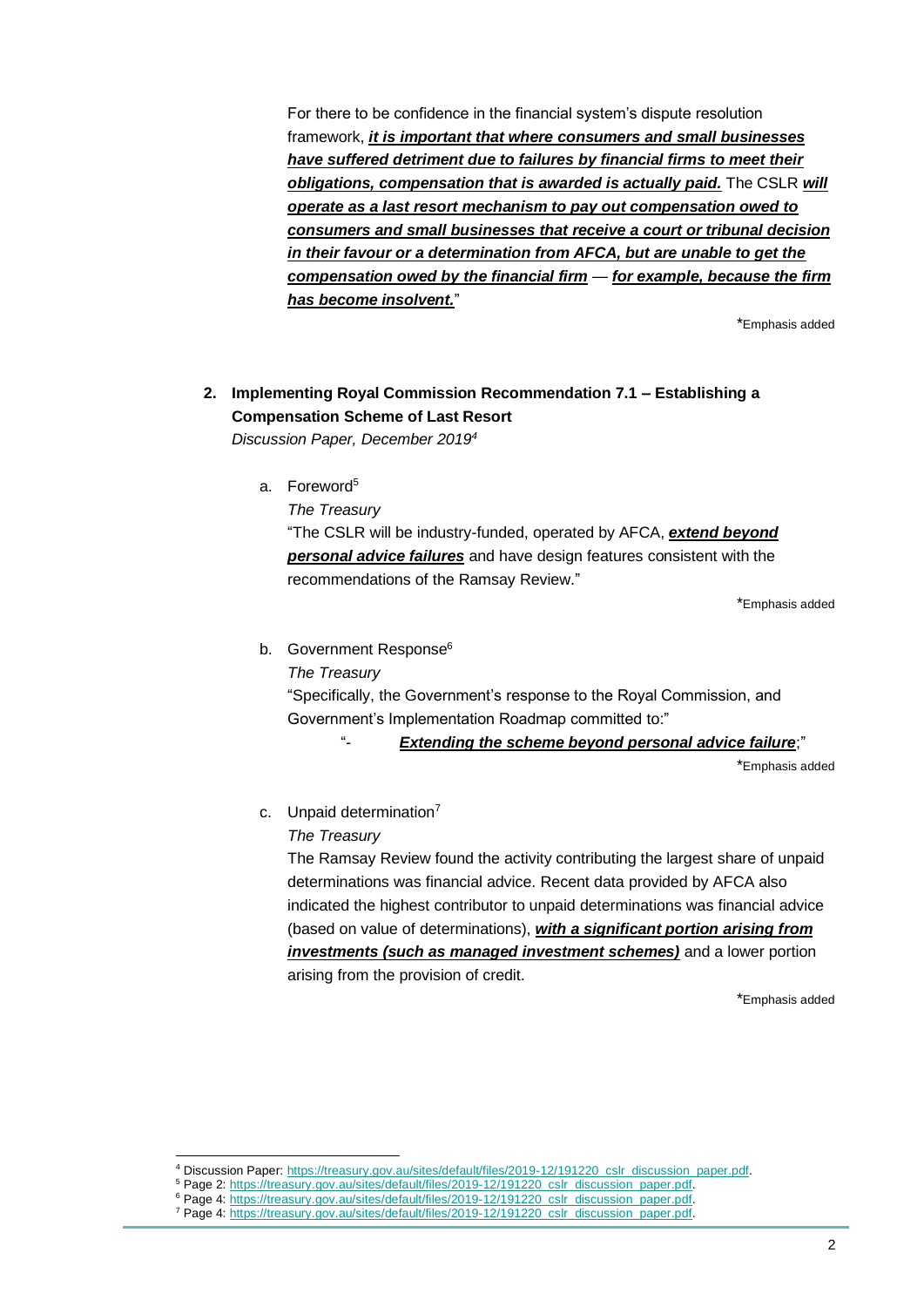d. Coverage, Beyond Personal Advice<sup>8</sup> *The Treasury*

"*The Government has committed to establishing a CSLR that provides coverage in circumstances that goes beyond the provision of personal advice*. That is, *that goes beyond the recommendation of the Ramsay Review that the CSLR initially cover financial advice failures* where a financial adviser has provided personal and/or general advice on relevant financial products to a consumer or small business."

\*Emphasis added

e. What is the Appropriate Coverage for the CSLR, Beyond the Provision of Financial Advice? 9

*The Treasury*

"The mid-coverage approach acknowledges that there is evidence of unpaid compensation in the provision of covered services and also acknowledges that services provided by prudentially regulated entities are at low risk of leaving a consumer or small business with unpaid determinations. *A potential criticism of the mid-coverage approach is that consumers may be unclear as to whether the services they are receiving are covered by the CSLR or not*.

#### *A 'broad-coverage approach' would be for CSLR coverage to apply to all activities that require a financial firm to hold AFCA membership.*"

"A benefit of the broad-coverage approach is that there would be greater protection and clarity for consumers who would be covered under the CSLR in respect of all activities requiring a financial firm to hold AFCA membership, including for prudentially regulated activities. *An additional benefit of a broader membership base is enhanced sustainability, as large and unexpected claims costs can be met by a wider range of members.*"

\*Emphasis added

#### **3. Press Statements Made by Government Ministers**

a. Press Conference, Parliament House, Canberra, 4 February 2019<sup>10</sup> *The Hon. Josh Frydenberg MP, Treasurer* "For the first time, the Government is establishing a compensation scheme of last resort." "Let me be clear, personal responsibility for financial decisions rests with those who make them. *However consumers and small businesses, who suffer* 

*harm as a result of misconduct, will now have access to redress.*"

\*Emphasis added

<sup>&</sup>lt;sup>8</sup> Page 6: [https://treasury.gov.au/sites/default/files/2019-12/191220\\_cslr\\_discussion\\_paper.pdf.](https://treasury.gov.au/sites/default/files/2019-12/191220_cslr_discussion_paper.pdf)

<sup>9</sup> Pages 8 & 9: [https://treasury.gov.au/sites/default/files/2019-12/191220\\_cslr\\_discussion\\_paper.pdf.](https://treasury.gov.au/sites/default/files/2019-12/191220_cslr_discussion_paper.pdf)

<sup>10</sup> Transcript: [https://ministers.treasury.gov.au/ministers/josh-frydenberg-2018/transcripts/press-conference-parliament](https://ministers.treasury.gov.au/ministers/josh-frydenberg-2018/transcripts/press-conference-parliament-house-canberra-2)[house-canberra-2.](https://ministers.treasury.gov.au/ministers/josh-frydenberg-2018/transcripts/press-conference-parliament-house-canberra-2)